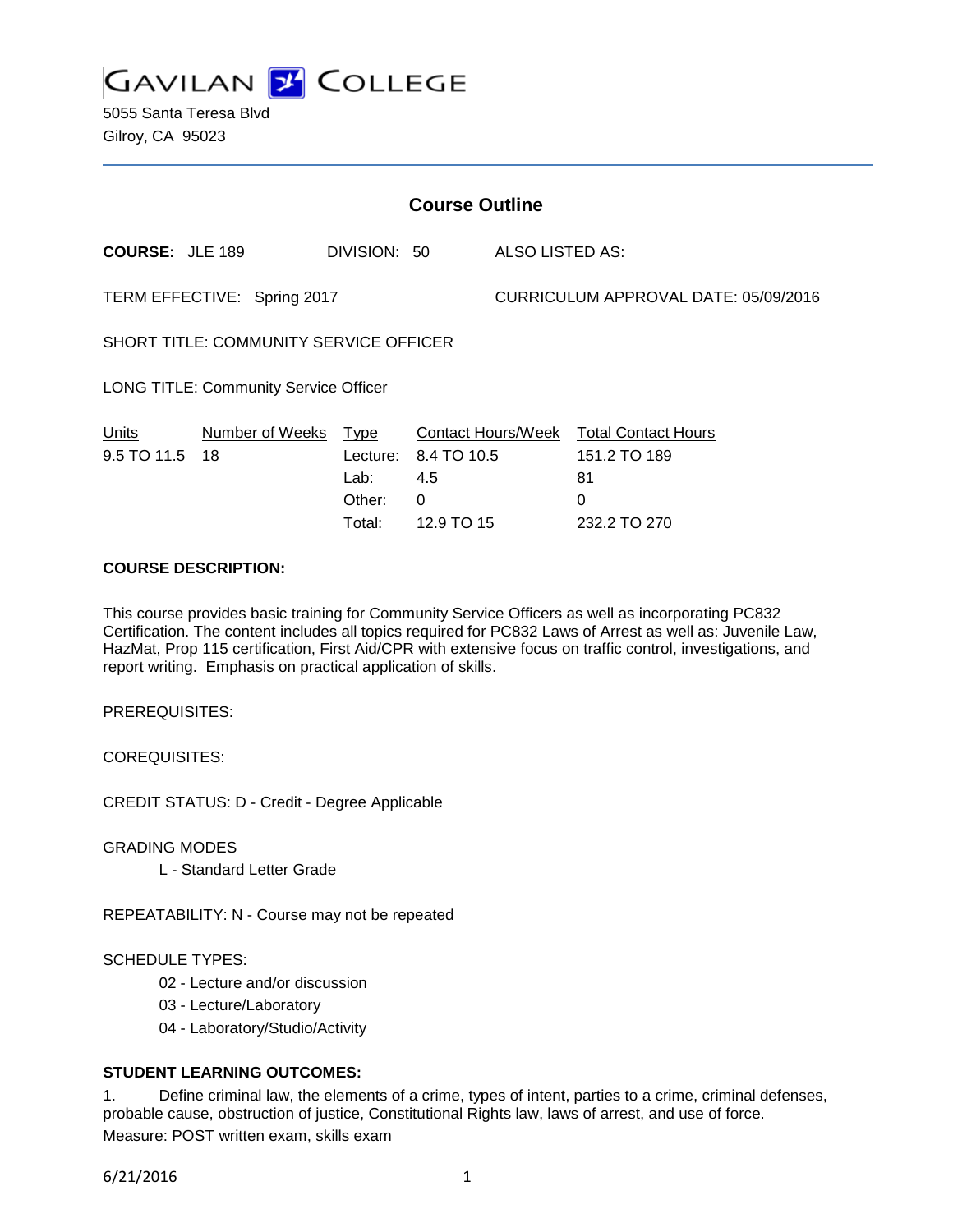PLO:

ILO: 2, 3, 7

GE-LO:

Year Assessed: 2015

2. Describe the law enforcement profession, ethic and professionalism, what constitutes unethical behavior, the Administration of Justice components, the California court system, and discretionary decision making.

Measure: POST written exam, POST Scenarios

PLO:

ILO: 2, 3, 7

GE-LO:

Year Assessed: 2015

3. Demonstrate interrogation techniques, the Miranda Rights and waiver, preliminary investigation techniques, crime scene preservation, identification, collection and marking of evidence, preservation of evidence, chain of custody, etc.

Measure: POST Written Exam POST Scenarios

PLO:

ILO: 2, 3, 7

GE-LO:

Year Assessed: 2015

4. Demonstrate the principles of weaponless defense, person search techniques, use of restraints. Measure: POST written exam, POST skills exam

PLO:

ILO: 2, 3, 7 GE-LO: Year Assessed: 2015

# **CONTENT, STUDENT PERFORMANCE OBJECTIVES, OUT-OF-CLASS ASSIGNMENTS**

Curriculum Approval Date: 05/09/2016

2 Hours

Content: I. Leadership, Professionalism and Ethics

A. The importance of leadership

B. Define leadership

C. The relationship between public trust and a Community Service Officer's ability to perform their job

D. The community, agency, and other Community Service Officers' expectations of a

Community Service Officer's conduct

E. The benefits of professional and ethical behavior to the community, agency and Community Service Officer

F. Describe the consequences of unprofessional/unethical conduct

G. The Law Enforcement Code of Ethics

Student Performance Objectives (SPO): Identify how leadership impacts the work of a Community Service **Officer** 

Out-of-Class Assignments: Reading POST Learning Domain

2 Hours

Content: I. CRIMINAL JUSTICE SYSTEM

A. The freedoms and rights afforded to individuals under the U.S. Constitution, the Bill

of Rights

B. How the U.S. Constitution amendments apply to the actions and conduct of

6/21/2016 2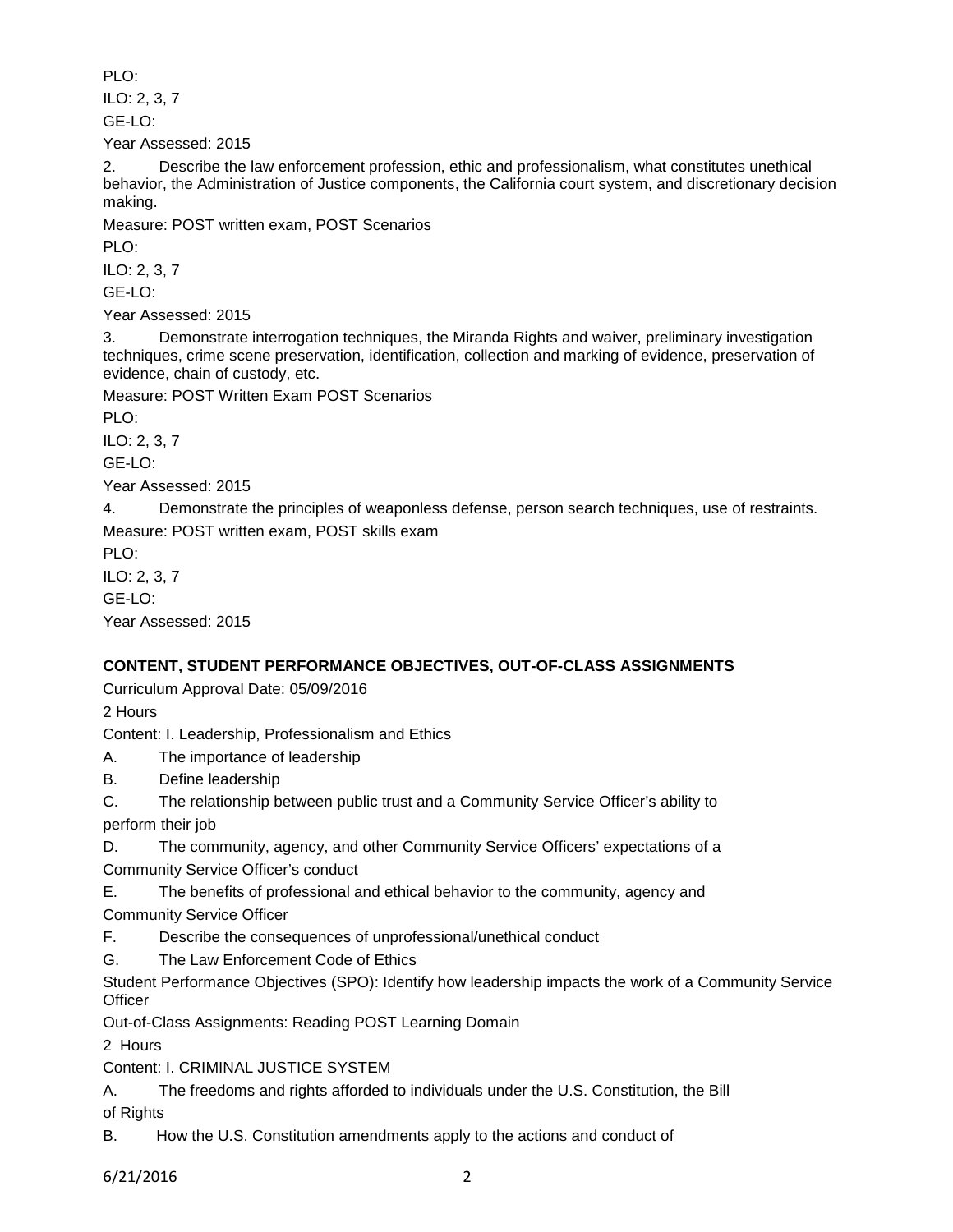Community Service Officers

- C. The components and primary goals of the criminal justice system
- D. Primary federal, state, and local law enforcement agencies within the criminal justice

# system

- E. Judicial component of the criminal justice system
- F. Organization of the California court system
- G. The judicial process in criminal cases
- H. Objectives of the Judicial component of the criminal justice system
- I. Correction's component of the criminal justice system

Student Performance Objectives (SPO): List the primary federal, state, and local law enforcement agencies within the criminal justice system

Out-of-Class Assignments: Reading POST Learning Domains

7 Hours

# Content: III. POLICING IN THE COMMUNITY

- A. Define community policing
- B. The essential components of community policing
- C. Community policing goals
- D. Community expectations of Community Service Officers
- E. Community Service Officer's role in influencing community attitudes
- F. Communication techniques that can be used for obtaining voluntary compliance
- G. Crime prevention strategies
- H. Student will participate in a learning activity that will reinforce an

understanding of a problem solving strategy

Student Performance Objectives (SPO): Identify community policing goals on written test

Out-of-Class Assignments: Reading POST Learning Domain

4 Hours

# Content: IV. VICTIMOLOGY/CRISIS INTERVENTION

- A. The direct and indirect victims of a crime
- B. Guidelines for interviewing a victim
- C. Five Phases of victim contact
- D. The information law enforcement agencies are required by law, to provide to

victims of criminal acts

Student Performance Objectives (SPO): Demonstrate knowledge of the five phases of a victim contact and identify appropriate officer actions during each phase

Out-of-Class Assignments: Reading POST Learning Domain

4 Hours

Content: V. INTRODUCTION TO CRIMINAL LAW

- A. Constitutional law
- B. Statutory law
- C. Case law
- D. Letter of the law
- E. The statutory definition of a crime
- F. Elements of a Crime
- G. Three classes of crime
- H. People legally incapable of committing a crime

Student Performance Objectives (SPO): Identify the basic elements common to all crimes

Out-of-Class Assignments: Reading POST Learning Domain

6 Hours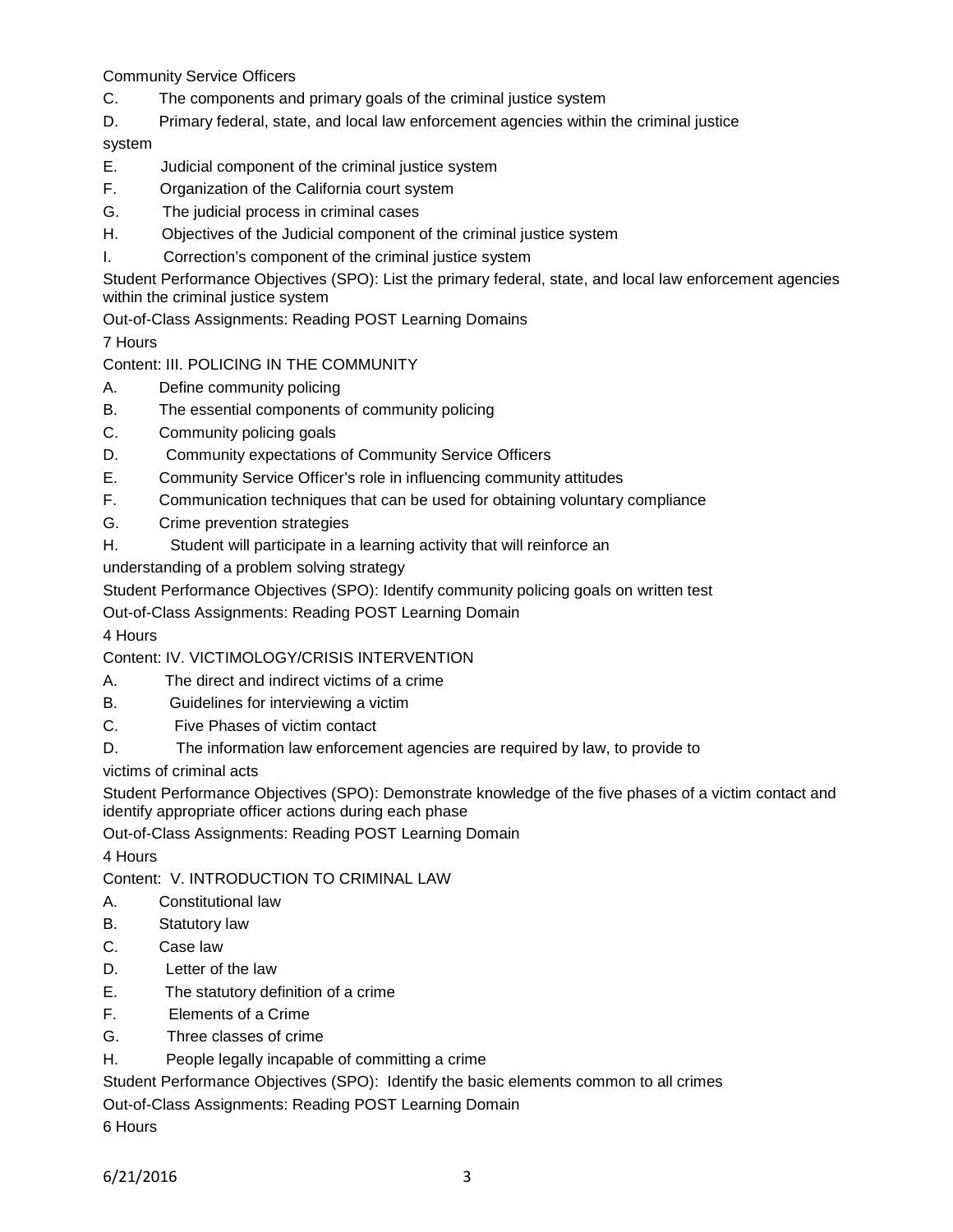Content: VI. PROPERTY CRIMES

A. Elements for Property Crimes

B. Appropriate Community Service Officer actions when taking a report of burglary

or other similar property crimes

C. Recognize the crime elements required to arrest for vandalism

D. Learning activity regarding the actions which should be taken during a

preliminary investigation of a property crime which includes the specific

elements of burglary and grand theft

Student Performance Objectives (SPO): Recognize the crime classifications as a misdemeanors

Out-of-Class Assignments: Reading POST Learning Domain

2 Hours

Content: VII. CRIMES AGAINST PERSONS

A. The crime elements required for battery and assault

B. Crime elements required to arrest for kidnapping, false

imprisonment, child abduction with/without custodial right

C. Crime elements for robbery, carjacking

D. Crime elements for murder and manslaughter

Student Performance Objectives (SPO): Recognize the crime elements, and classification for manslaughter crimes

Out-of-Class Assignments: Reading POST Learning Domain

2 Hours

Content: VIII. JUVENILE LAW AND PROCEDURES

- A. Rights of juveniles under California law
- B. Absence of parental care, state becomes the parent
- C. Confinement of juveniles

Student Performance Objectives (SPO): Recognize the conditions under which a juvenile may become a dependent of the court

Out-of-Class Assignments: Reading POST Learning Domain

5 Hours

Content: IX. LAWS OF ARREST

- A. U.S. Constitution
- B. Civil Rights
- C. Consensual encounter
- D. Detention
- E. Reasonable suspicion
- F. Probable cause to arrest
- G. Warrantless arrest misdemeanor/felony
- H. Warrant arrest
- I. Miranda warnings
- J. Interview and interrogation

Student Performance Objectives (SPO): Differentiate between an admission and confession during class exercises

Out-of-Class Assignments: Reading POST Learning Domain

6 Hours

# Content: X. SEARCH AND SEIZURE

- A. Fourth Amendment
- B. Legal requirements for warrantless searches
- C. Probable cause searches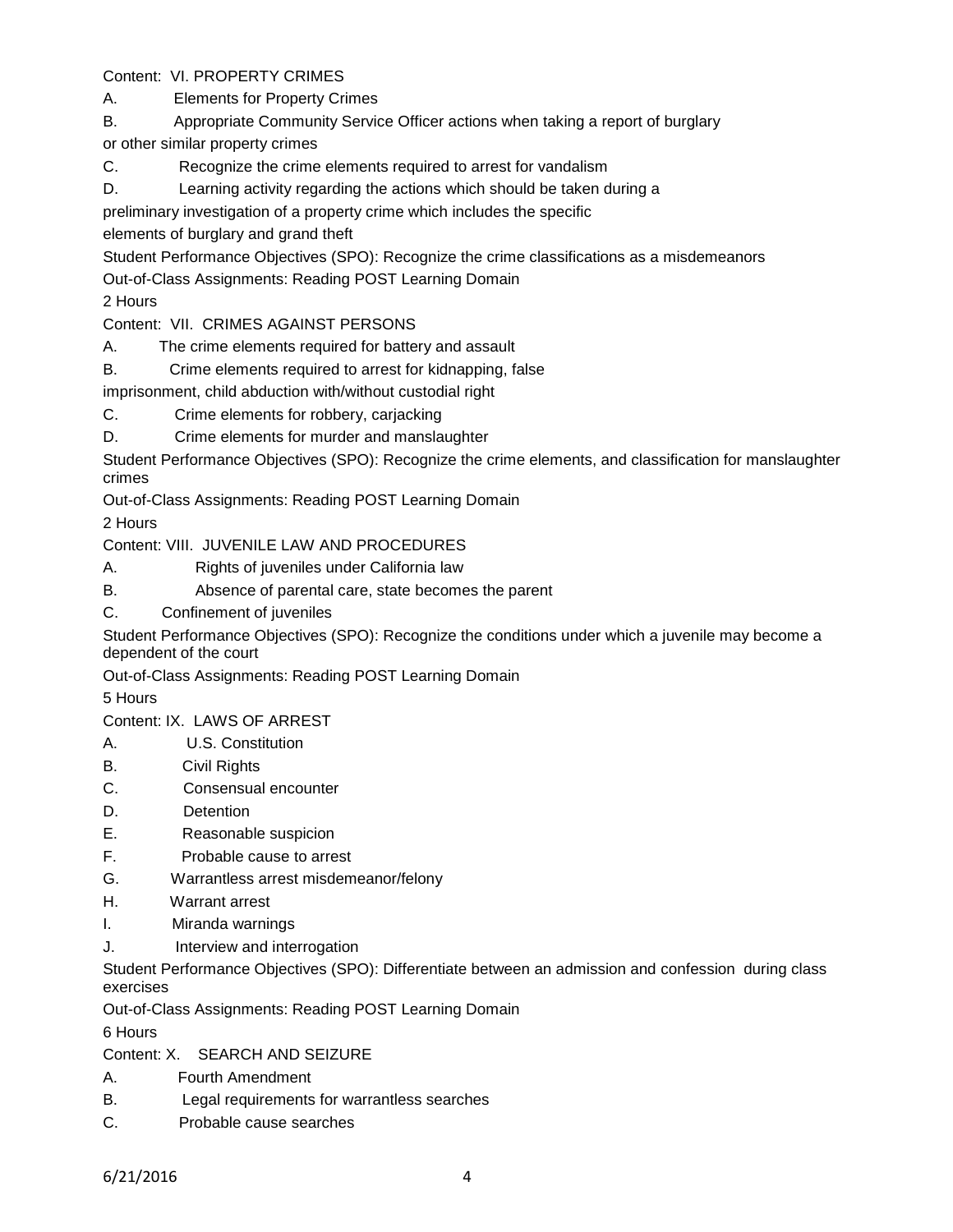D. Seize physical evidence from a subject's body

Student Performance Objectives (SPO): Recognize the conditions necessary for legally obtaining blood samples during class exercises.

Out-of-Class Assignments: Reading POST Learning Domain

8 Hours

Content: XI. PRESENTATION OF EVIDENCE

A. The rules of evidence as they pertain to relevancy, types of evidence, authentication

and chain of custody

- B. Four types of evidence
- C. California Evidence Code 352
- D. Pretrial preparation
- E. Testifying as a witness

Student Performance Objectives (SPO): Recognize a Community Service Officer's role and responsibilities in ensuring the admissibility of evidence

Out-of-Class Assignments: Reading POST Learning Domain

34 Hours

Content: XII. INVESTIGATIVE REPORT WRITING

- A. Investigative reports
- B. Note taking
- C. Primary questions What, when, where, who, how, why
- D. Fundamental content elements
- E. Recommended grammar
- F. POST Learning Activities

Student Performance Objectives (SPO): Explain the legal basis for requiring investigative reports during class exercise.

Out-of-Class Assignments: Reading POST Learning Domain

11 Hours

#### Content: XIII. VEHICLE OPERATIONS

- A. Defensive Driving Principles
- B. Potential hazards
- C. Freeway driving
- D. Psychological and Physiological factors
- E. Road conditions
- F. Distractions
- G. Operation of the vehicle
- H. Vehicle operation safety

Student Performance Objectives (SPO): Distinguish between longitudinal and lateral weight transfer during skills exam

Out-of-Class Assignments: Reading POST learning domain

3 Hours

Content: XIV. USE OF FORCE

- A. Reasonable force as stated by law
- B. Authority to use force
- C. Force Option
- D. Deadly force
- E. Documentation
- F. Immediate and delayed intervention techniques

Student Performance Objectives (SPO): Identify the circumstances set forth in the California Penal Code when a peace officer has the authority to use force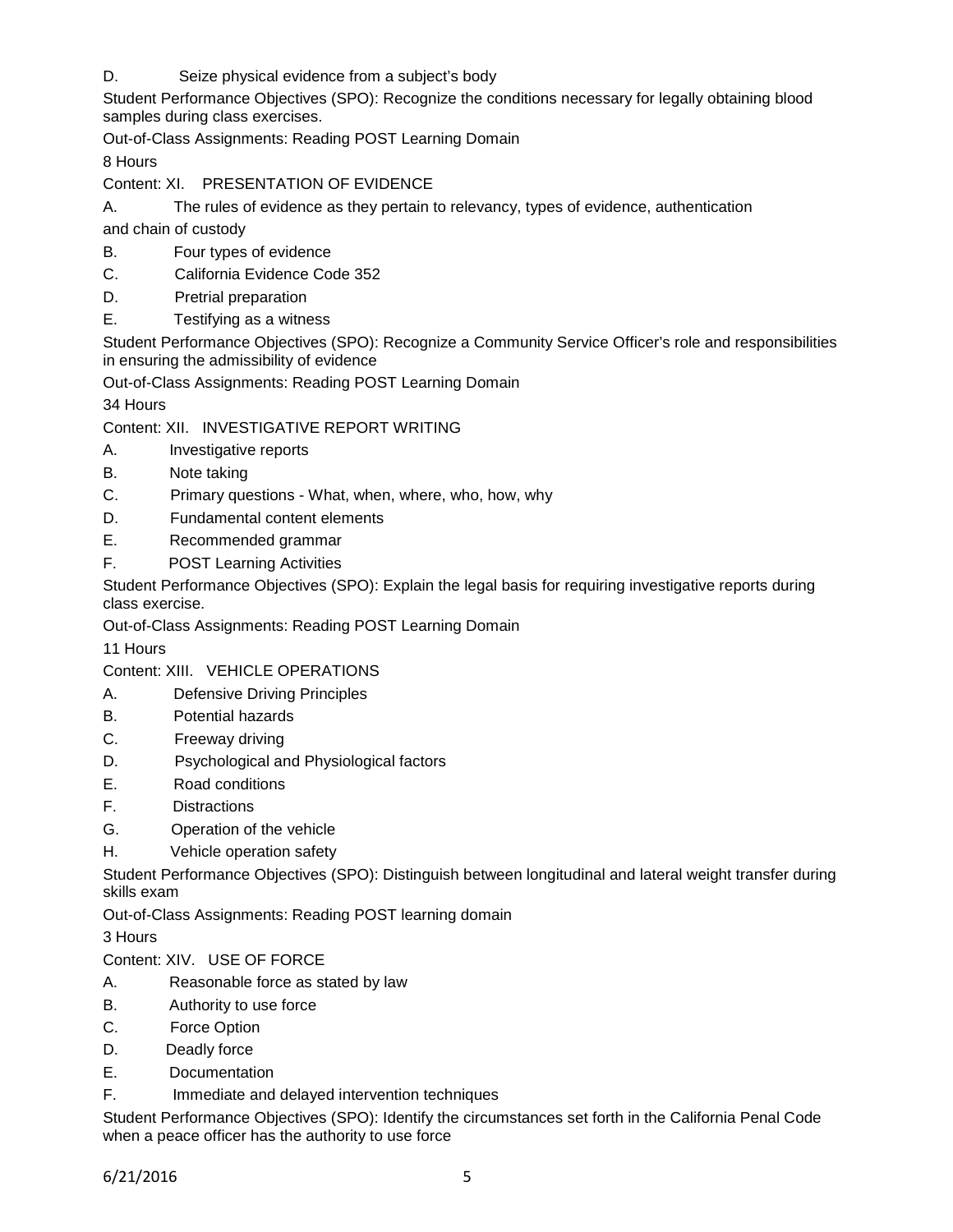Out-of-Class Assignments: Reading POST Learning Domain

3 Hours

- Content: XV. UNUSUAL OCCURRENCES
- A. Definition of unusual occurrences
- B. Incident Command System (ICS)
- C. Methods for extinguishing each class of fires
- D. Bombs/explosive
- E. Aircraft Crashes
- F. Gas leaks
- G. Earthquakes

Student Performance Objectives (SPO): Recognize appropriate officer actions for securing a post-blast explosion scene

Out-of-Class Assignments: Reading POST Learning Domain

121 Hours

- Content: XVI. MISSING PERSONS
- A. The statutory definition of missing person
- B. Statutory requirements
- C. Preliminary investigation
- D. Custody dispute situations
- E. PC section 14207

SLO - Explain the statutory requirements for accepting a missing person report

- XVII. TRAFFIC DIRECTION AND CONTROL
- A. Managing traffic effectively

SPO - Discuss safe positioning when managing the flow of traffic

Out of class assignment: Reading POST Learning Domain

# XVIII. TRAFFIC COLLISION INVESTIGATIONS

- A. Traffic Collision Scenes
- B. Safety hazards
- C. Traffic Collison Reports

SPO - Demonstrate appropriate Community Service Officer actions when managing a vehicle collision scene

Out of Class Assignment: Reading POST Learning Domain

- XIX. CRIME SCENES, EVIDENCE, AND FORENSICS
- A. Basic criminal investigation procedures
- B. Preliminary criminal investigation
- C. Removal of physical evidence
- D. Chain of Custody Record
- E. Fingerprints
- SPO Identify the goal of a criminal investigation

Out of Class Assignment: Reading POST Learning Domain

- XX. LIFETIME FITNESS
- A. Physical Fitness Program

SPO - Describe appropriate measures for improving an officer's performance within each of the seven components of a personal fitness program

Out of Class Assignment: Reading POST Learning Domain

XXI. ARREST CONTROL

- A. Principles of arrest and control
- B. Safety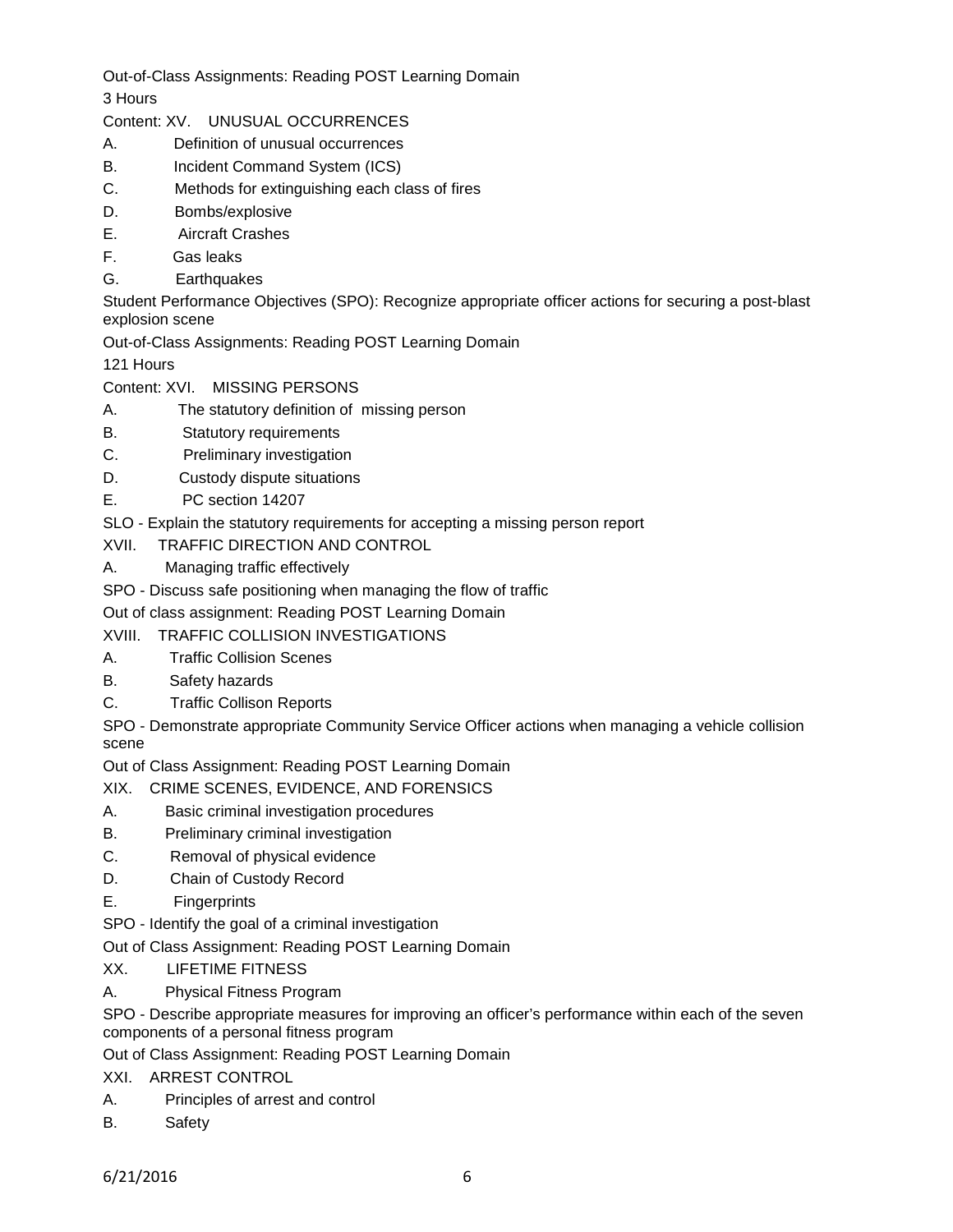- C. Approach to search a person
- D. Contraband
- E. Searching a person of the opposite sex
- F. Control Holds and Takedown techniques

SPO - Describe parts of an officer's body that may be used as personal weapons during an arrest/detention to control a combative and /or resistive subject

Out of Class Assignment: Reading POST Learning Domain

XXII. FIRST AID AND CPR (Civilian)

- A. CPR
- B. AED
- C. Personal Protective Equipment
- D. First Aid
- E. Infectious Pathogens

SPO - Demonstrate appropriate actions to take during a primary assessment for assessing a conscious victim

Out of Class Assignment: Reading POST Learning Domain

XXIII. CHEMICAL AGENTS

- A. Possession and use of chemical agents
- B. Methods use to deploy chemical agents
- C. Decontamination Procedures
- D. Using gas masks

SPO - Describe environmental and physical conditions that can impact the effectiveness of a chemical agent

Out of Class Assignment: Reading POST Learning Domain

XXIV. INFORMATION SYSTEMS

A. Requirements of the Department of Justice regarding the confirmation of

information obtained from the California Law Enforcement Telecommunications

System (CLETS) network

- B. Unlawful access
- C. Systems and databases available
- D. Minimum information required for generating an inquiry
- E. DMV Information System

SPO - Recognize crimes involving unlawful access or use of a law enforcement computer system

Out of Class Assignment: Reading POST Learning Domain

XXIVI. PEOPLE WITH DISABILITIES

- A. Americans with Disabilities Act of 1990
- B. State and local resources available to people with disabilities
- C. Developmental disability
- D. Neurological disorders
- E. Mental illness

SPO - Recognize behavioral indicators that may lead an officer to believe a person with mental illness may be a danger to self or other

Out of Class Assignment: Reading POST Learning Domain

- XXV. GANG AWARENESS
- A. Indicators of gang involvement
- B. Gang territory

SPO - Describe safety considerations for Community Service Officers who come in contact with known or suspected members of criminal gangs

Out of Class Assignment: Reading POST Learning Domain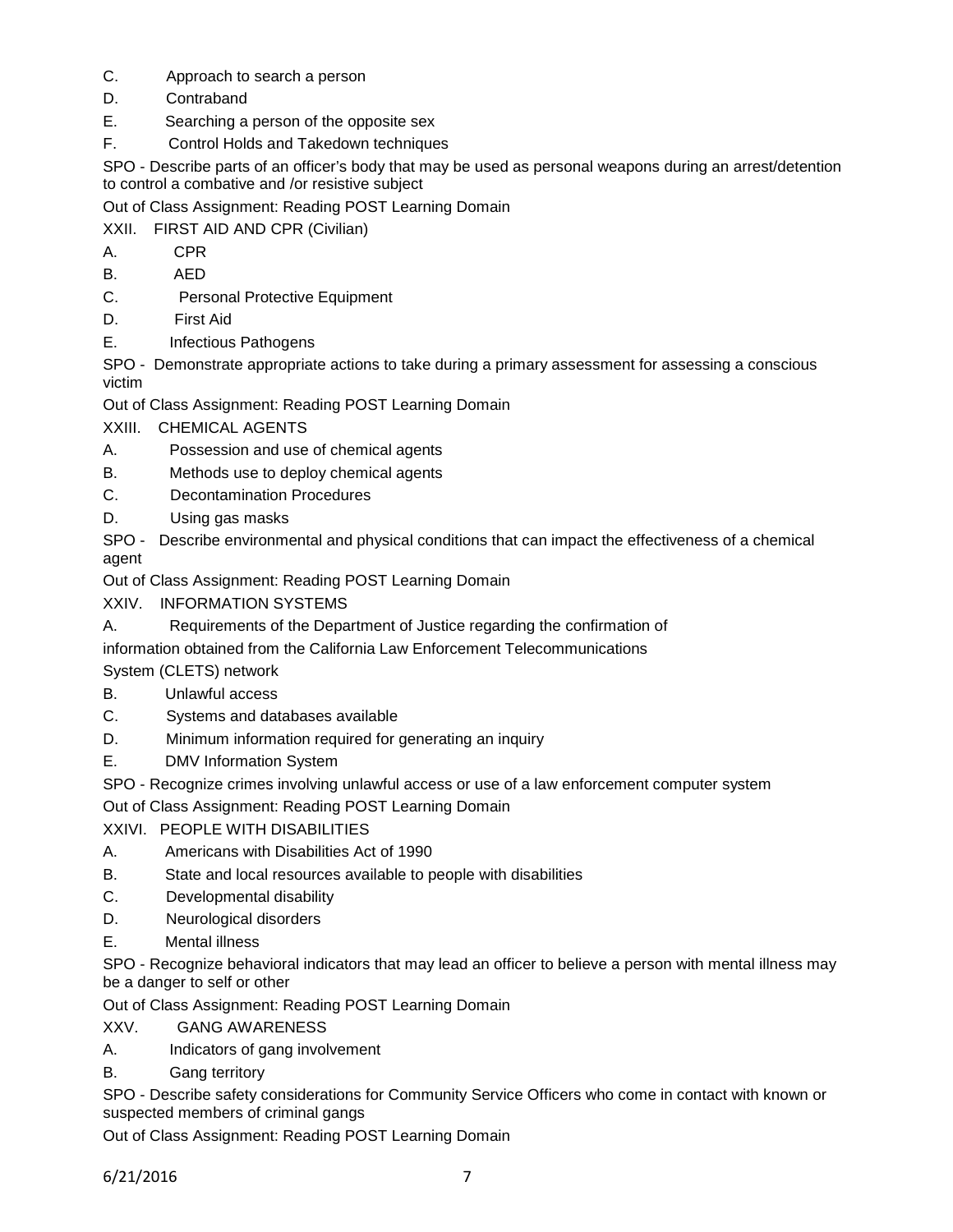# XXVI. CRIMES AGAINST THE JUSTICE SYSTEM

- A. Crime elements required to arrest
- B. Crime classification

SPO - Recognize the crime elements required to arrest for threatening a public officer

Out of Class Assignment: Reading POST Learning Domain

- XXVII. HAZARDOUS MATERIALS AWARENESS
- A. Hazardous materials incidents
- B. First responder awareness
- C. Safety
- D. Types of control zones
- E. Decontamination

SPO - Recognize the guidelines for safely assessing and approaching a hazardous materials incident Out of Class Assignment: Reading POST Learning Domain

# XXVIII. CULTURAL DIVERSITY/DISCRIMINATION

- A. Define Cultural diversity
- B. Recognize and respect the complexities of cultural diversity
- C. Historical and current cultural composition of California
- D. Stereotyping
- E. Prejudice
- F. Discrimination
- G. Racial profiling
- H. California Penal Code section 13519.4
- I. Fourth Amendment
- J. Fourteenth Amendment
- K. Communication within a diverse community
- L. Sexual Harassment

SPO - Describe positive officer behaviors during contacts with members of a cross-cultural community

Out of Class Assignment: Reading POST Learning Domain

# XXIX. EMERGENCY MANAGEMENT

- A. Definition of terrorism
- B. Motivations and tactics
- C. Domestic and international terrorist groups
- D. **Intelligence cycle**
- E. Weapons of Mass Destruction (WMD)
- F. Officer Safety
- G. Incident Command System (ICS)
- SPO- Identify the characteristics of nuclear/radiological WMD agents

Out of Class Assignment: Reading POST Learning Domain

# XXX. ADULT LEARNING THEORY

- A. Types of learning
- B. Learning Outcomes
- C. Personal learning styles
- D. Laws of learning
- SPO Identify basic learning outcomes

Out of Class Assignment: Reading POST Learning Domain

- XXXI. PROFESSIONAL ORIENTATION
- A. Guidelines and policies of the Course
- B. Law enforcement profession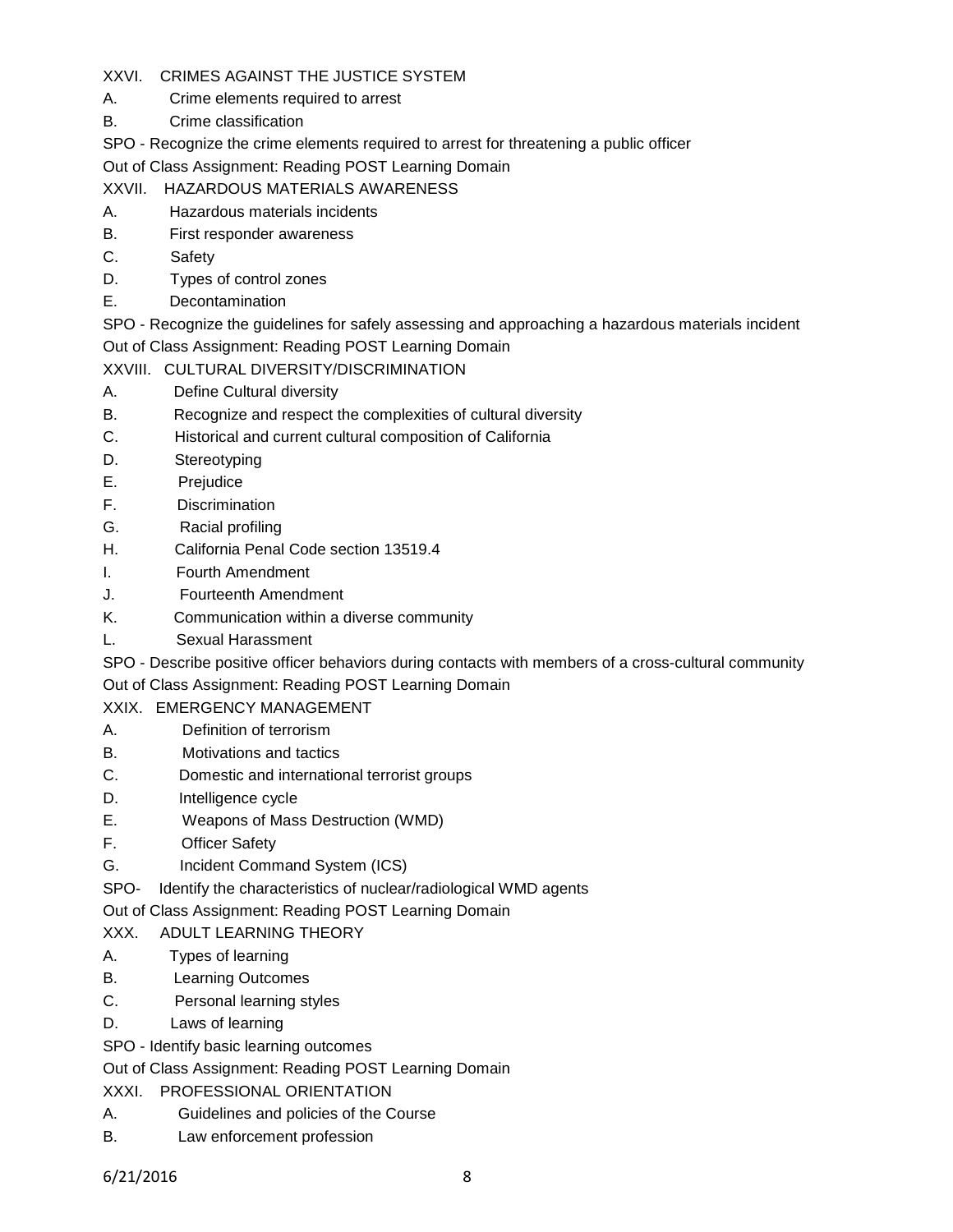### C. Academy expectations

SPO - Discuss effective strategies that students may use to create academy and professional success Out of Class Assignment: Reading POST Learning Domain

XXXII. POST & ACADEMY TESTING

- A. POST WRITTEN EXAMS
- B. SCENARIO DEMONSTRATION & POST TESTING

XXXIII. Optional Additional Hours (36)

- A. Town Hall Meeting
- B. Identity Theft / scams
- C. Courtroom Demeanor
- D. Arrest and Control Techniques

Student Performance Objectives (SPO): Identify the most common identity theft scams in the San Jose area.

Out-of-Class Assignments: Reading POST Learning Domain

#### **METHODS OF INSTRUCTION:**

Skills Demonstration, Lecture, POST Written Exams, POST Scenario Training

#### **METHODS OF EVALUATION:**

CATEGORY 1 - The types of writing assignments required:

Percent range of total grade: 30 % to 50 %

Written Homework

Reading Reports

Other: Written Investigative Reports

CATEGORY 2 - The problem-solving assignments required:

Percent range of total grade: 20 % to 30 %

Field Work

Quizzes

Other: Skills Exam

CATEGORY 3 - The types of skill demonstrations required:

Percent range of total grade: 50 % to 90 %

Class Performance/s

Field Work

Performance Exams

CATEGORY 4 - The types of objective examinations used in the course:

Percent range of total grade: 30 % to 50 %

Multiple Choice

Other: POST Skills Exams

# **REPRESENTATIVE TEXTBOOKS:**

Required: POST, Learning Domains, State of California, 2015 other appropriate college level text. Reading level of text, Grade: 12 Verified by: Doug Achterman

#### **ARTICULATION and CERTIFICATE INFORMATION**

Associate Degree: CSU GE: IGETC: CSU TRANSFER: